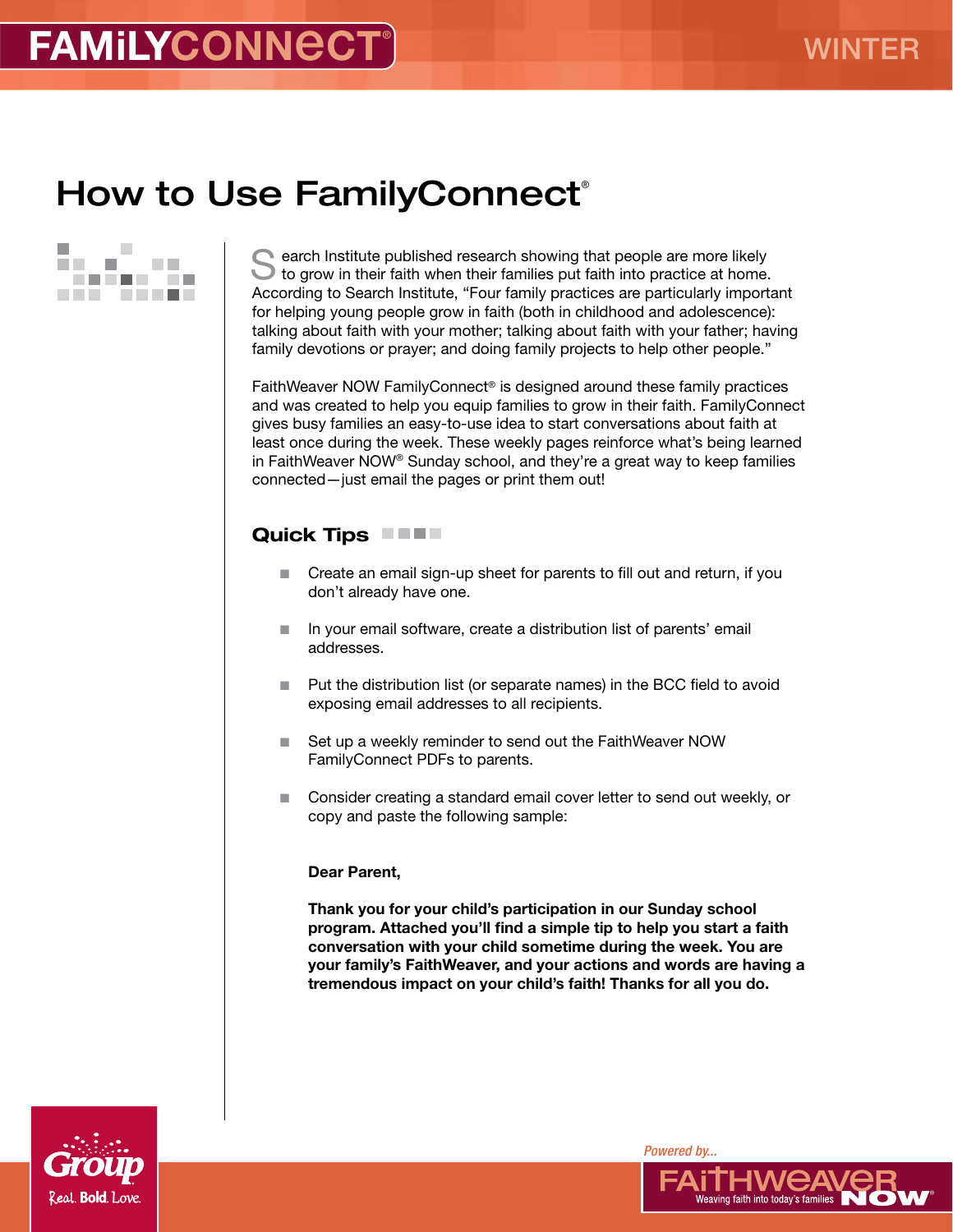# John the Baptist Prepares the Way for Jesus Week 1



▶Bible Point We prepare our hearts for Jesus.

......................................

Key Verse

"Create in me a pure heart, O God, and renew a steadfast spirit within me" (Psalm 51:10).

e learned this we ek that John the Baptist told the people to prepare their hearts for Jesus by repenting (Mark 1:1-8) and that God wants us to do the same. Strengthen your family's faith learning and growth at home with this easy idea:

#### Parents **No. 1.1.**

Tell about a time a special guest came to your home. Maybe it was the first time you invited your in-laws to see your new house or perhaps you had your pastor over for dinner. Talk with your children about how you prepared for your special guest. Share things you might do again or things you would do differently the next time you invited a guest into your home. With your children, think about how you would get ready if you knew Jesus was your special guest. Talk about how getting ready for Jesus to visit your home is similar to or different from getting your heart ready for Jesus.

### Pray **THE**

God, help us get our hearts ready for Jesus. Show us what you want us to clean and help us to listen to you so we can please you in everything we do. In Jesus' name, amen.

Our family thanks God for:

Our family talks to God about:

For more great questions and age-appropriate activities, check out your child's Week 1 **Student Book page.** 



Sneak Peek Don't miss next week when we discover who Jesus really is.

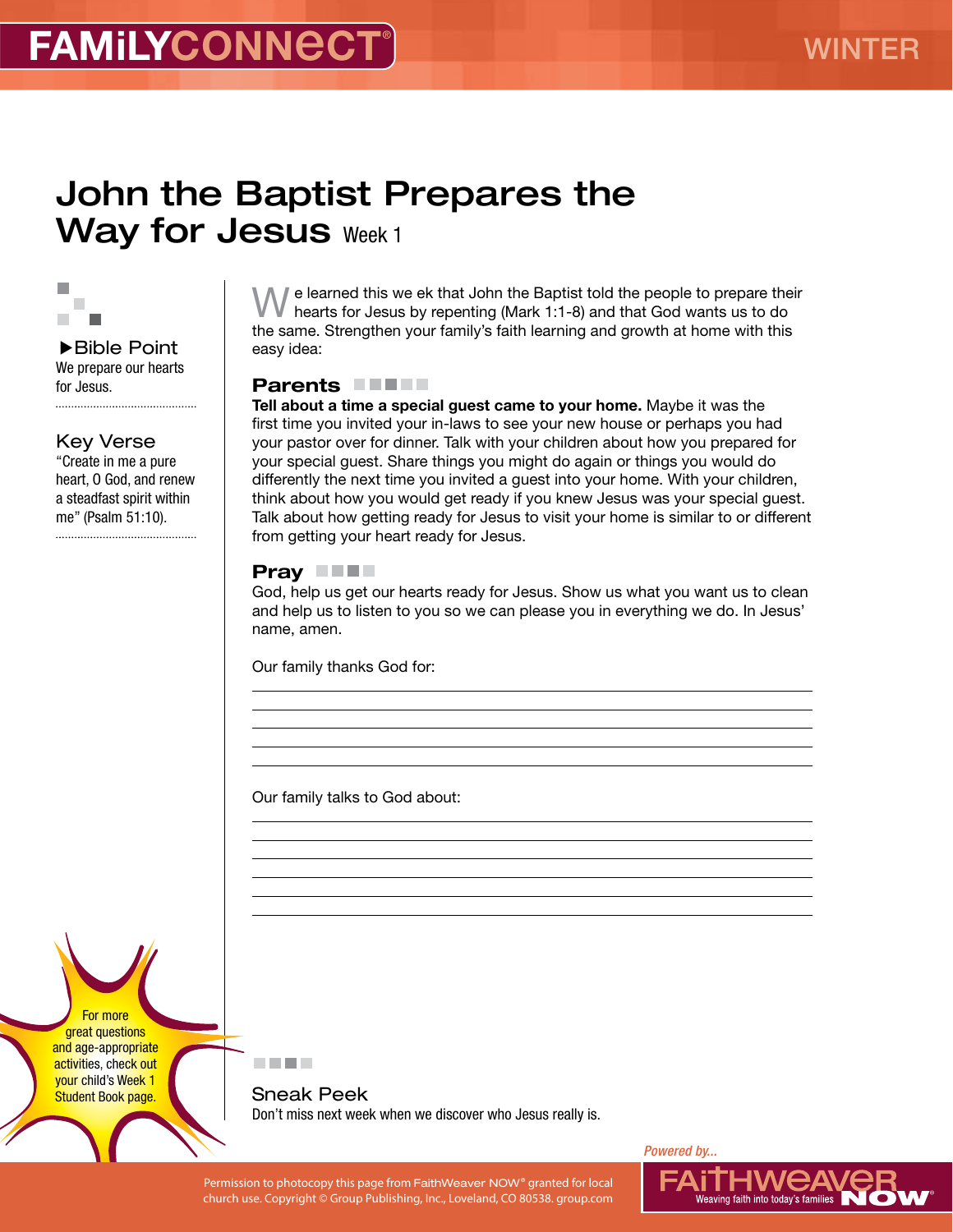# God Dwells With Us

Week 2



#### Bible Point Jesus is God.

## Key Verse

"The Word became flesh and made his dwelling among us. We have seen his glory, the glory of the One and Only, who came from the Father, full of grace and truth" (John 1:14). 

We learned this week that Jesus came to earth as a man but that Jesus is more than a man—he's also the Son of God (John 1:1-14). Strengthen your family's faith learning and growth at home with this easy idea:

### Parents **Fernan**

Share a favorite memory of time spent with a parent or guardian. Maybe it was a once-in-a-lifetime camping trip, or maybe it was a nightly reading from a favorite book. Encourage your children to also share some favorite times they spent with you. Use this conversation to talk with your children about how Jesus came to earth as a man although he is more than a man—Jesus is also God's Son.

#### Pray **THE**

God, thank you for being a loving parent to all of us. Thank you for sending your Son to earth so we can know you. In Jesus' name, amen.

Our family thanks God for:

Our family talks to God about:

For more great questions and age-appropriate activities, check out your child's Week 2 **Student Book page.** 



Sneak Peek Don't miss next week when we discover that Jesus was born for us.

Permission to photocopy this page from FaithWeaver NOW® granted for local  $\blacksquare$   $\blacksquare$   $\blacksquare$   $\blacksquare$   $\blacksquare$   $\blacksquare$   $\blacksquare$   $\blacksquare$   $\blacksquare$   $\blacksquare$   $\blacksquare$   $\blacksquare$   $\blacksquare$   $\blacksquare$   $\blacksquare$   $\blacksquare$   $\blacksquare$   $\blacksquare$   $\blacksquare$   $\blacksquare$   $\blacksquare$  church use. Copyright © Group Publishing, Inc., Loveland, CO 80538. group.com

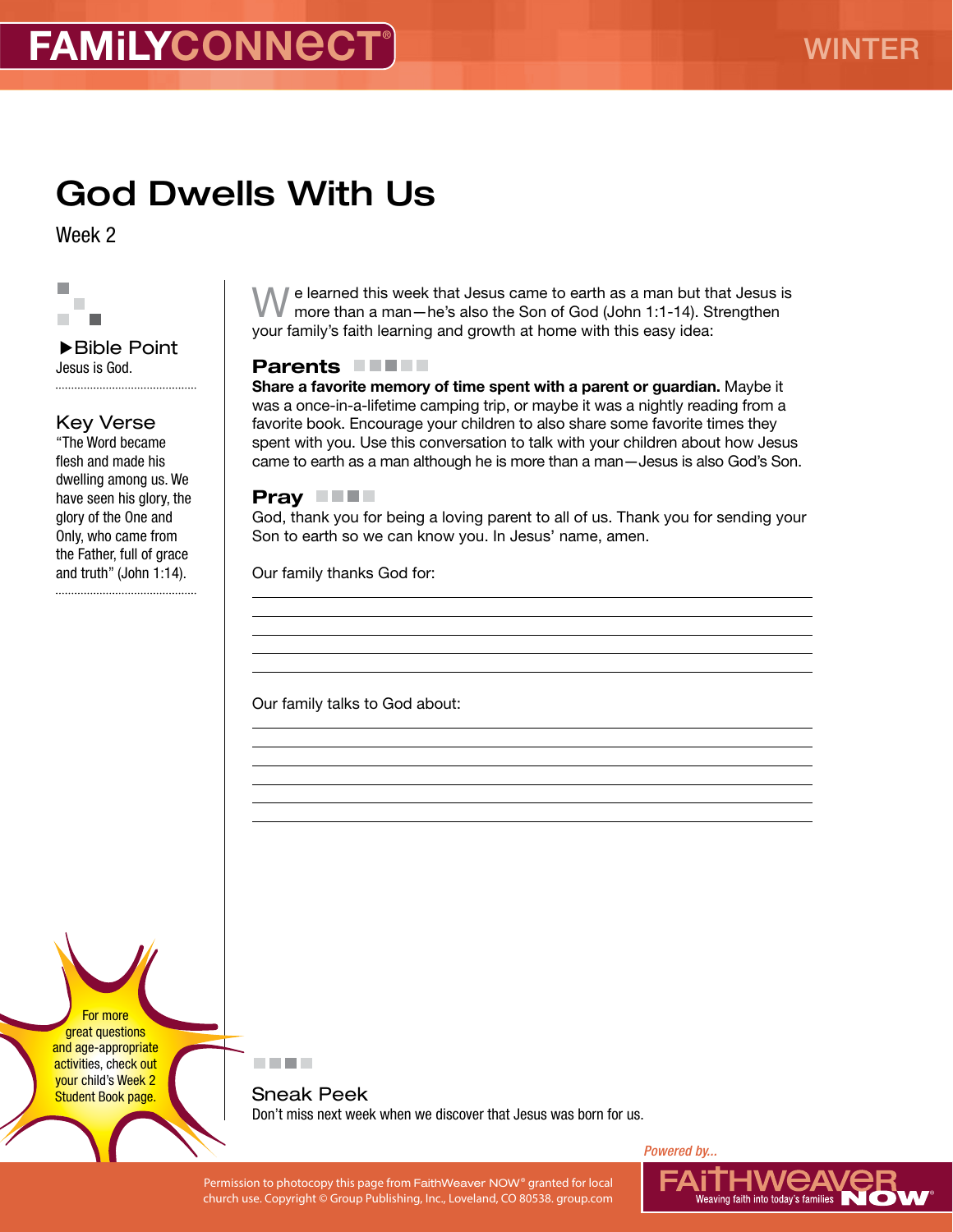# Jesus Is Born

Week 3



Bible Point Jesus was born for us. 

## Key Verse

"Do not be afraid. I bring you good news of great joy that will be for all the people. Today in the town of David a Savior has been born to you; he is Christ the Lord" (Luke 2:10-11). 

We learned this week that we celebrate Jesus' birth at Christmas because he came to earth to be our friend and our Savior (Luke 1:26-38; 2:1-20). Strengthen your family's faith learning and growth at home with this easy idea:

### Parents **FIFT**

Ask your children why they want to celebrate Jesus' birth. Encourage each person in your family to name a different reason to celebrate Jesus' birth. Then talk about ways your family celebrates Jesus' birth at Christmas, and evaluate whether you already celebrate Jesus' birth in your Christmas traditions. Come up with some new ideas you might want to carry out to make your Christmas traditions even more about Jesus.

#### Pray **THE**

God, thank you for sending Jesus to be born. Remind us during this busy Christmas season to focus our hearts and thoughts on you. In Jesus' name, amen.

Our family thanks God for:

Our family talks to God about:

For more great questions and age-appropriate activities, check out your child's Week 3 **Student Book page.** 

医血管肌

Sneak Peek Don't miss next week when we discover how we can thank God for Jesus.

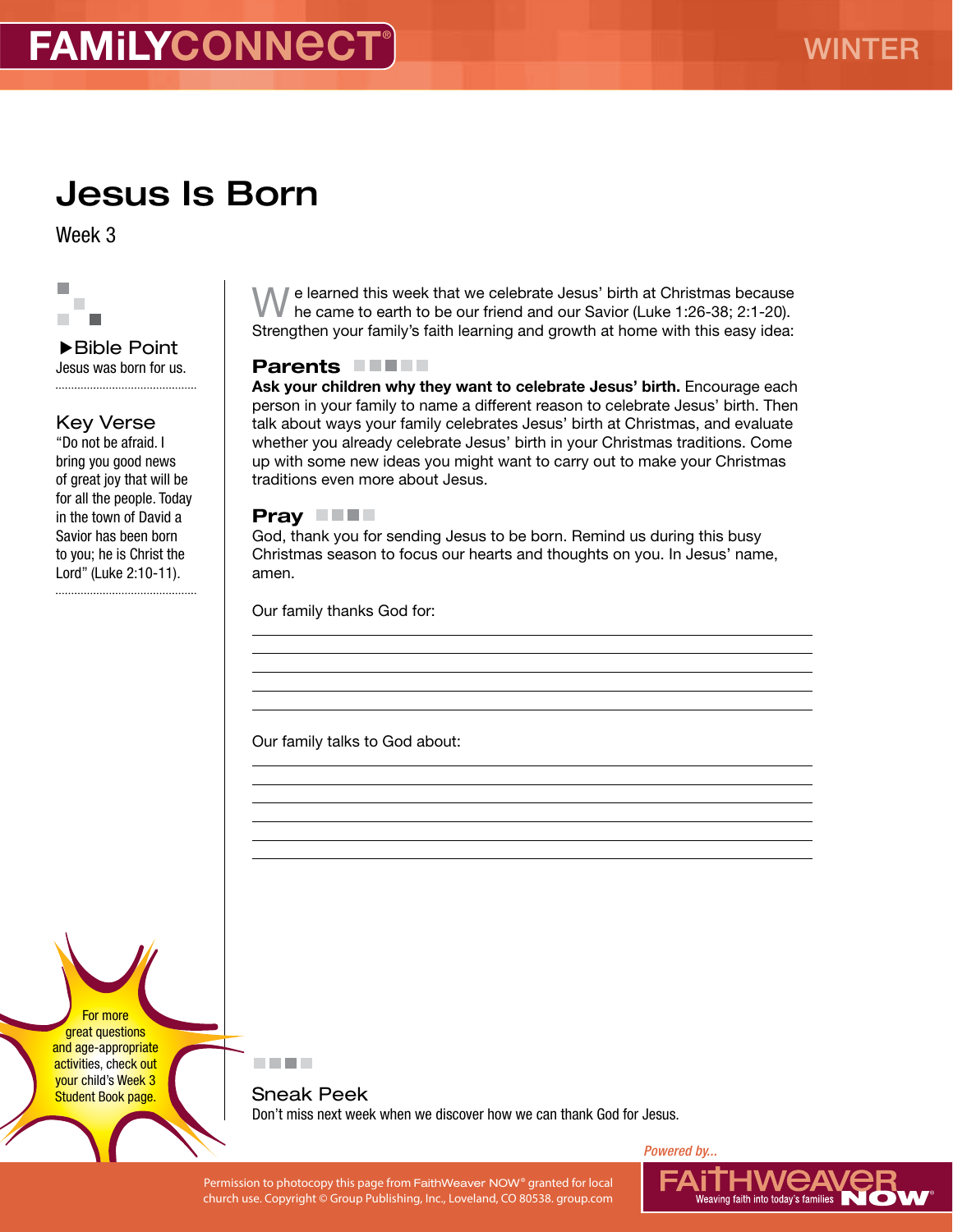# Faithful People Thank God for Jesus

Week 4



Bible Point We thank God for Jesus. 

### Key Verse

"Enter his gates with thanksgiving and his courts with praise; give thanks to him and praise his name" (Psalm 100:4).

■ e learned this week how we can thank God for Jesus (Luke 2:22-40). Strengthen your family's faith learning and growth at home with this easy idea:

### Parents **FIFT**

Talk with your family about ways you've shown thanks for Jesus. Maybe you dedicated some time to teach Sunday school so others will know about Jesus. Perhaps you traveled overseas on a mission trip. Or maybe you show thanks for Jesus each day by the way you choose to follow Jesus in everything you do. Let each family member tell ways he or she shows thanks for Jesus. Keep thanking God for Jesus every day. Your children are closely watching your example!

### Pray **THE**

God, show us how to express our thanks every day for the amazing gift of Jesus. In Jesus' name, amen.

Our family thanks God for:

Our family talks to God about:

For more great questions and age-appropriate activities, check out your child's Week 4 **Student Book page.** 

医血管肌

Sneak Peek Don't miss next week when we discover that Jesus deserves our worship.

Permission to photocopy this page from FaithWeaver NOW® granted for local  $\blacksquare$   $\blacksquare$   $\blacksquare$   $\blacksquare$   $\blacksquare$   $\blacksquare$   $\blacksquare$   $\blacksquare$   $\blacksquare$   $\blacksquare$   $\blacksquare$   $\blacksquare$   $\blacksquare$   $\blacksquare$   $\blacksquare$   $\blacksquare$   $\blacksquare$   $\blacksquare$   $\blacksquare$   $\blacksquare$   $\blacksquare$  church use. Copyright © Group Publishing, Inc., Loveland, CO 80538. group.com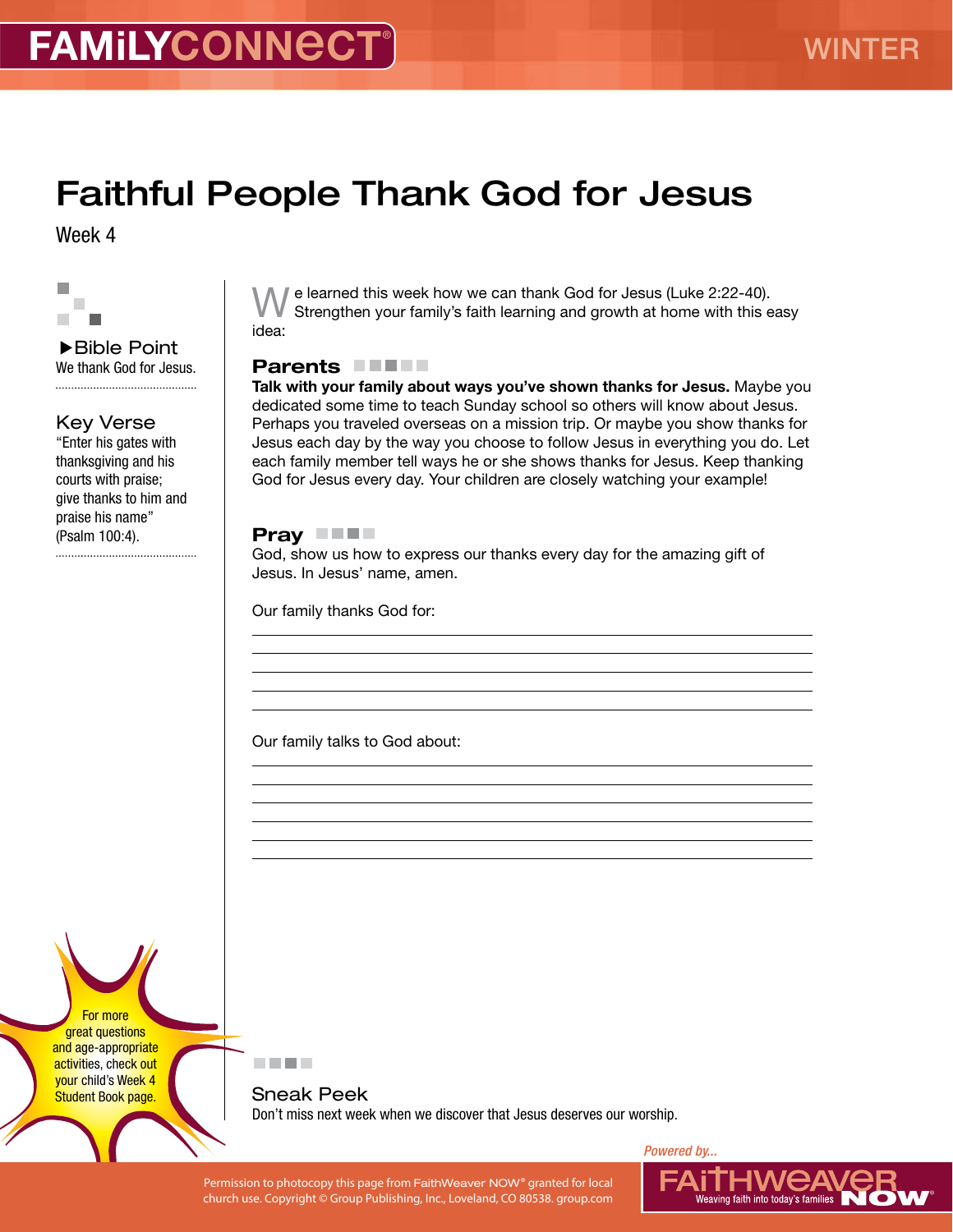# Wise Men Find Jesus

Week 5



▶Bible Point Jesus deserves our worship. 

### Key Verse

"For the Lord is good and his love endures forever; his faithfulness continues through all generations" (Psalm 100:5).

We learned this week that there is no one like Jesus and he deserves all of our worship (Matthew 2:1-12). Strengthen your family's faith learning and growth at home with this easy idea:

## Parents **FIFT**

Talk about a struggle you might have (or once had) to keep Jesus first in your life. Perhaps washing your brand-new car consumes all your free time. Or maybe you think you spend more time than you need to focusing on your personal appearance. Be open and honest in your evaluation, and allow your children to see what different types of worship can look like. Then talk with your family about ways you can worship Jesus both one-on-one and in a family setting. Encourage your family members to have at least one personal worship time this week.

### Pray **THE**

God, you deserve all of our worship. Please teach us to make Jesus most important in our lives. In Jesus' name, amen.

Our family thanks God for:

Our family talks to God about:

For more great questions and age-appropriate activities, check out your child's Week 5 **Student Book page.** 



Sneak Peek Don't miss next week when we discover why God sent Jesus.

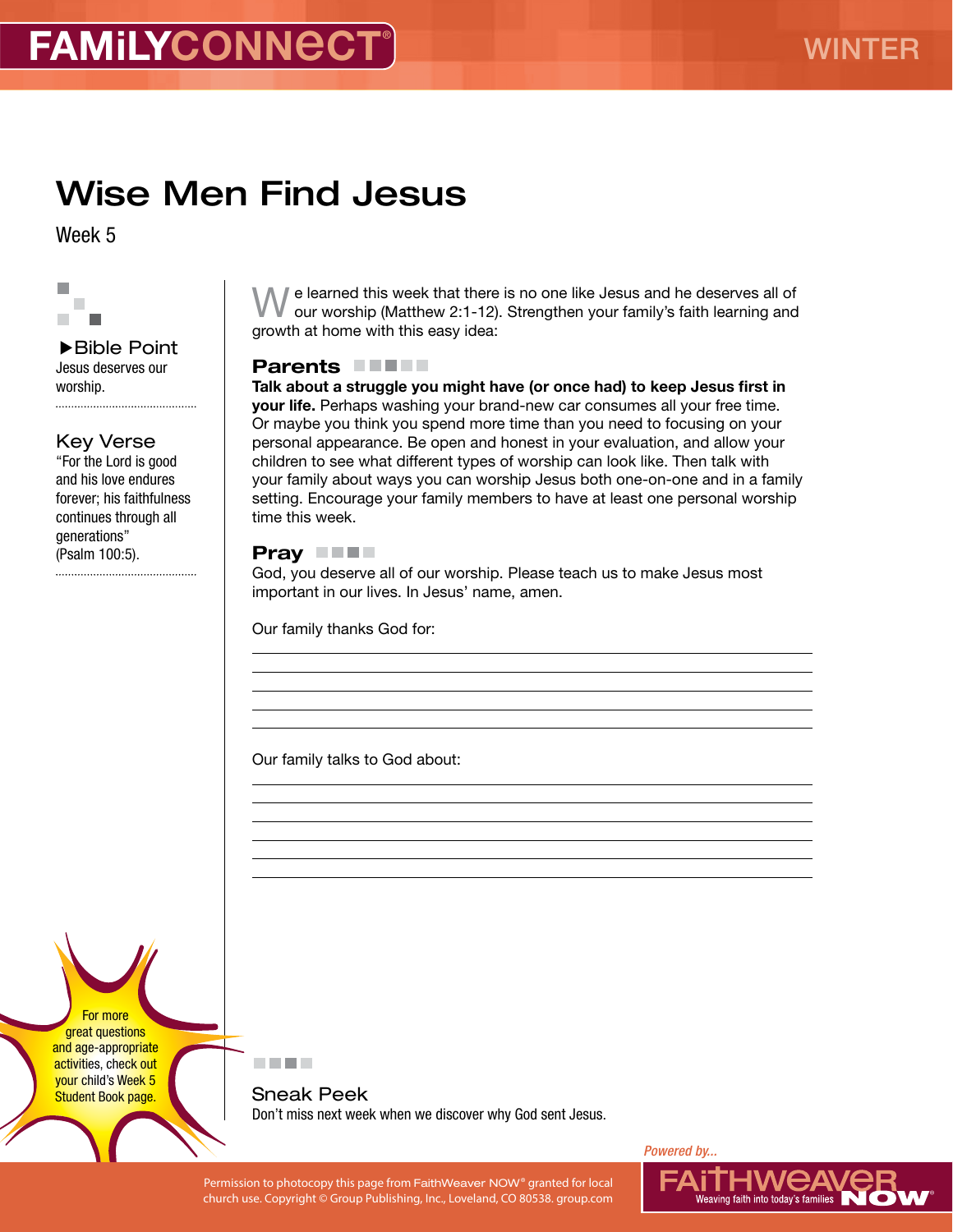# John Baptizes Jesus

Week 6



Bible Point God sent Jesus. 

## Key Verse

"For God so loved the world that he gave his one and only Son, that whoever believes in him shall not perish but have eternal life" (John 3:16).

■ e learned this week that God sent Jesus to earth because of his great love for us (Mark 1:4-11). When we believe in Jesus, we can live with God for all eternity. Strengthen your family's faith learning and growth at home with this easy idea:

#### Parents

Tell your children about your great love for them. Talk about how you felt the first time you saw each child. Let your children know how much you value each of them individually, and share some things that make them uniquely special to you. Then talk about how much greater God's love is. God loves each of us so much that he sent his one and only Son to die for us so we can live with him forever. Encourage your children to let you know when they want to begin a relationship with Jesus—if they haven't done so yet.

### Pray **THE**

God, I pray that you would help us understand your great love for us and that we would accept your gift of eternal life through Jesus. In Jesus' name, amen.

Our family thanks God for:

Our family talks to God about:

For more great questions and age-appropriate activities, check out your child's Week 6 **Student Book page.** 



Sneak Peek Don't miss next week when we discover that Jesus knows all about us.

Permission to photocopy this page from FaithWeaver NOW® granted for local  $\blacksquare$   $\blacksquare$   $\blacksquare$   $\blacksquare$   $\blacksquare$   $\blacksquare$   $\blacksquare$   $\blacksquare$   $\blacksquare$   $\blacksquare$   $\blacksquare$   $\blacksquare$   $\blacksquare$   $\blacksquare$   $\blacksquare$   $\blacksquare$   $\blacksquare$   $\blacksquare$   $\blacksquare$   $\blacksquare$   $\blacksquare$  church use. Copyright © Group Publishing, Inc., Loveland, CO 80538. group.com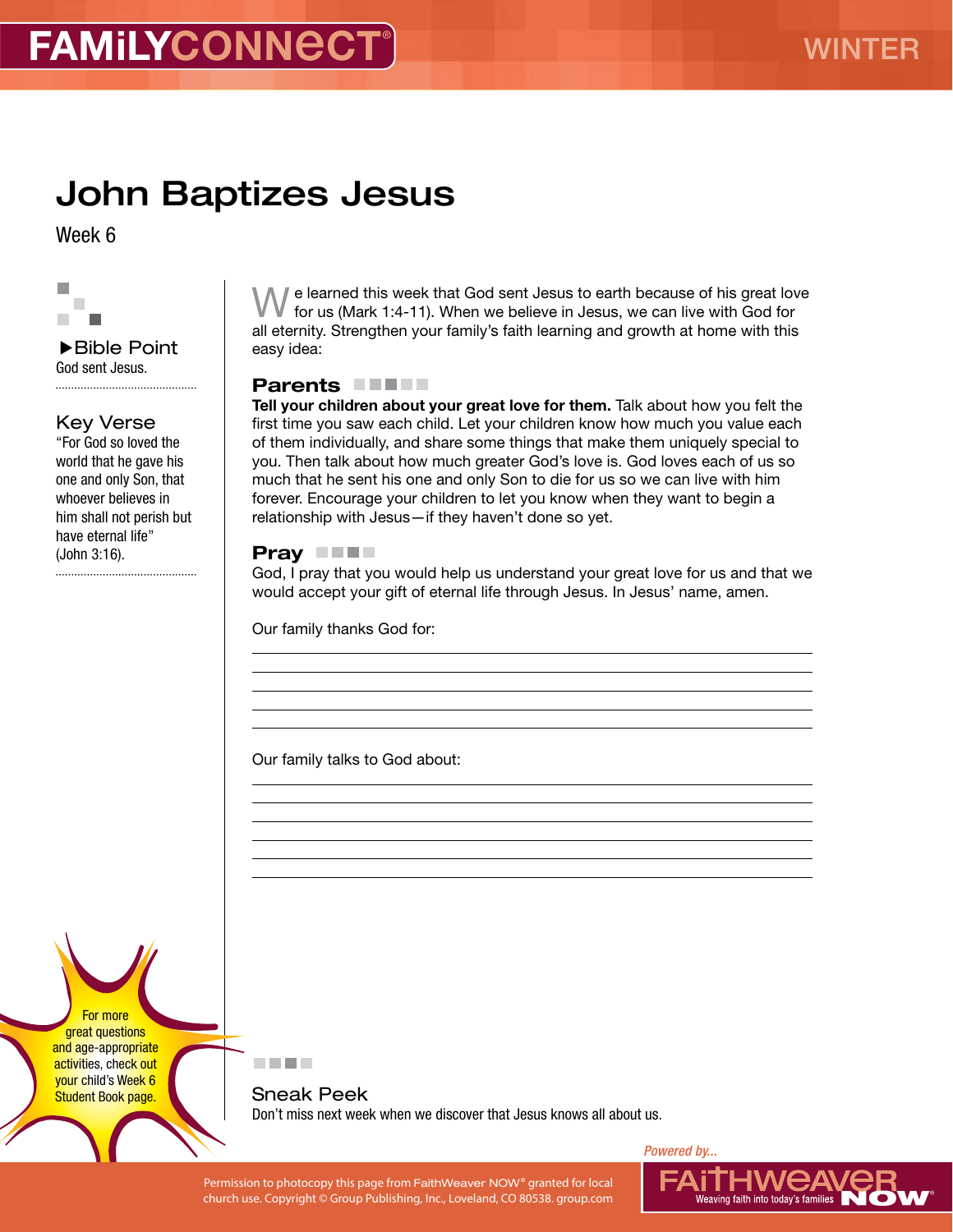# Jesus Surprises Nathanael

Week 7



▶ Bible Point Jesus knows all about us. 

## Key Verse

"O Lord, you have searched me and you know me. You know when I sit and when I rise; you perceive my thoughts from afar. You discern my going out and my lying down; you are familiar with all my ways" (Psalm 139:1-3).

 $\blacksquare$  e learned this week that Jesus cares about us and knows everything about us (John 1:43-51). Strengthen your family's faith learning and growth at home with this easy idea:

### Parents **No. 15 No. 16 No. 16 No. 16 No. 16 No. 16 No. 16 No. 16 No. 16 No. 16 No. 16 No. 16 No. 16 No. 16 No. 16 No. 16 No. 16 No. 16 No. 16 No. 16 No. 16 No. 16 No. 16 No. 16 No. 16 No. 16 No. 16 No. 16 No. 16 No. 16 No.**

Play "What do you know about me?" with your children. Ask your children to tell what they know about where you lived growing up, what your favorite hobby is, or something else specifically about you. When your children have shared what they know, fill in the blanks. Then have your children ask you a question or two. Maybe they'll ask what you know about how they like to spend their free time or what they want to be when they grow up. End the game by talking about how it makes you feel to know that Jesus knows every single thing there is to know about you.

### Pray **THE**

God, thank you for knowing and loving everything about us. In Jesus' name, amen.

Our family thanks God for:

Our family talks to God about:

For more great questions and age-appropriate activities, check out your child's Week 7 **Student Book page.** 

医血管肌

Sneak Peek Don't miss next week when we discover how we can follow Jesus.

Permission to photocopy this page from FaithWeaver NOW® granted for local  $\blacksquare$   $\blacksquare$   $\blacksquare$   $\blacksquare$   $\blacksquare$   $\blacksquare$   $\blacksquare$   $\blacksquare$   $\blacksquare$   $\blacksquare$   $\blacksquare$   $\blacksquare$   $\blacksquare$   $\blacksquare$   $\blacksquare$   $\blacksquare$   $\blacksquare$   $\blacksquare$   $\blacksquare$   $\blacksquare$   $\blacksquare$  church use. Copyright © Group Publishing, Inc., Loveland, CO 80538. group.com

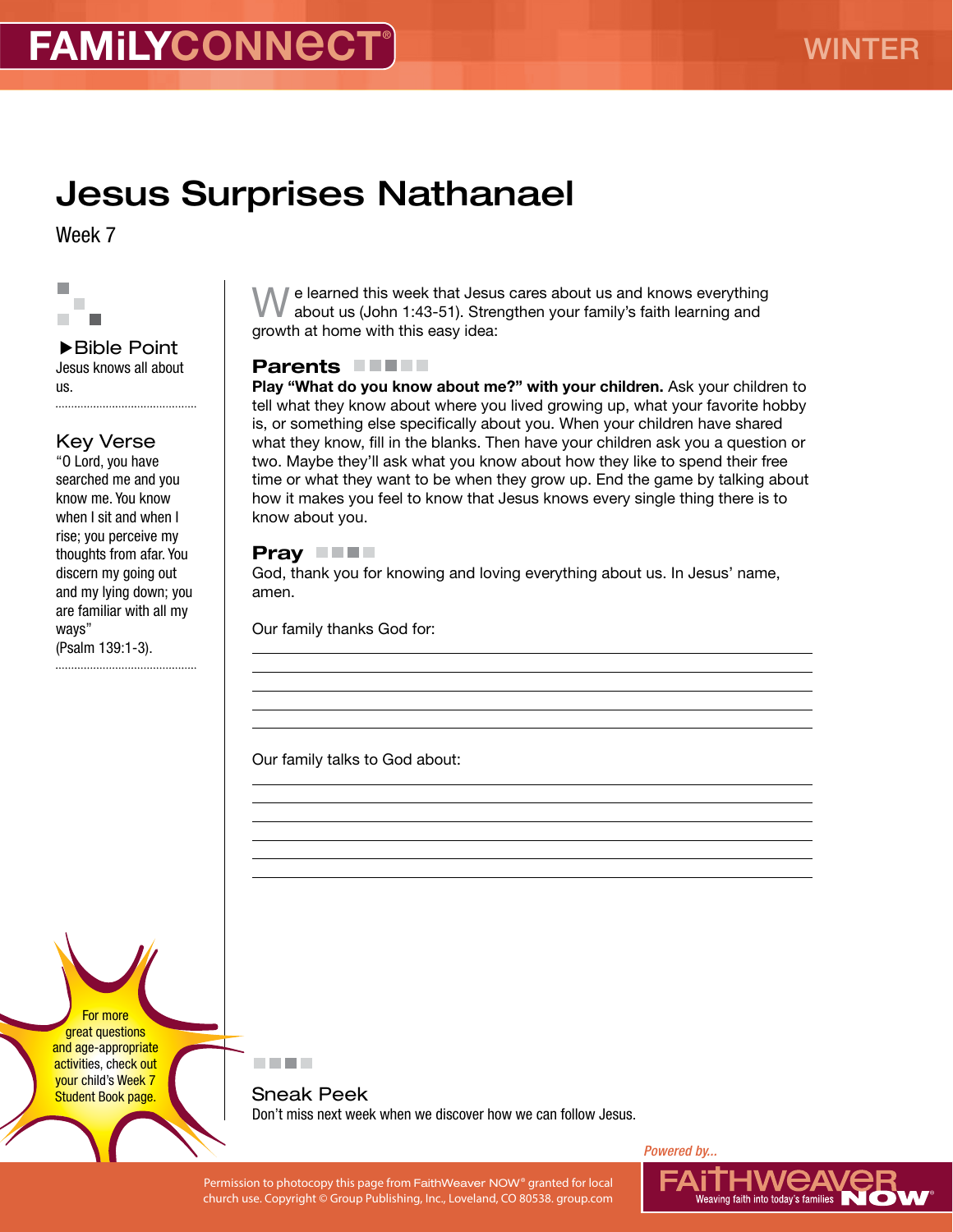# Disciples Follow Jesus

Week 8



#### ▶Bible Point Follow Jesus.

#### Key Verse

" 'Come, follow me,' Jesus said, 'and I will make you fishers of men' " (Mark 1:17).

e learned this week that we follow Jesus like the disciples did (Mark 1:14-20). Strengthen your family's faith learning and growth at home with this easy idea:

#### Parents **FIFT**

Read Matthew 10:37-39 and Matthew 16:24-26 as a family. Talk about how Jesus told his disciples twice to take up the cross and follow him. Together, make a list of specific things your family does to follow Jesus. Think about where in your lives you're following Jesus: with your family, at school, with friends, or in sports, for example. Then talk about how you can commit as a family to follow Jesus in each of these areas in the coming week.

#### Pray **THE**

God, we know your plans for us are perfect. Help us to follow you every day. In Jesus' name, amen.

Our family thanks God for:

Our family talks to God about:

For more great questions and age-appropriate activities, check out your child's Week 8 **Student Book page.** 



Sneak Peek Don't miss next week when we discover that Jesus is all-powerful.

Permission to photocopy this page from FaithWeaver NOW® granted for local  $\blacksquare$   $\blacksquare$   $\blacksquare$   $\blacksquare$   $\blacksquare$   $\blacksquare$   $\blacksquare$   $\blacksquare$   $\blacksquare$   $\blacksquare$   $\blacksquare$   $\blacksquare$   $\blacksquare$   $\blacksquare$   $\blacksquare$   $\blacksquare$   $\blacksquare$   $\blacksquare$   $\blacksquare$   $\blacksquare$   $\blacksquare$  church use. Copyright © Group Publishing, Inc., Loveland, CO 80538. group.com

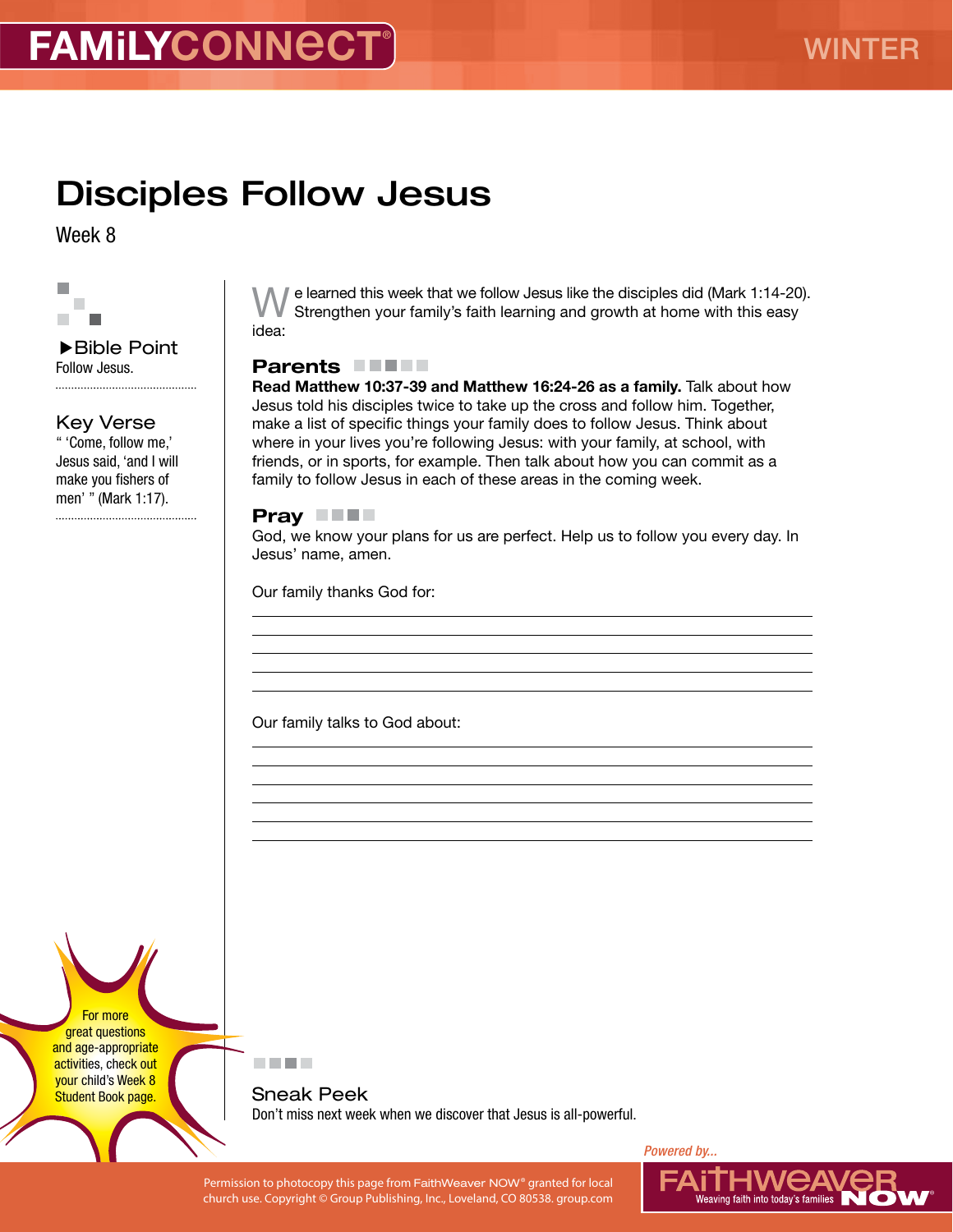# Jesus Demonstrates His Authority

Week 9



▶Bible Point Jesus is all-powerful. 

## Key Verse

"For I am convinced that neither death nor life, neither angels nor demons, neither the present nor the future, nor any powers, neither height nor depth, nor anything else in all creation, will be able to separate us from the love of God that is in Christ Jesus our Lord" (Romans 8:38-39).

We learned this week that we can trust Jesus with anything because he is all-powerful (Mark 1:21-28). Strengthen your family's faith learning and growth at home with this easy idea:

### Parents **FIFT**

Talk about a time you discovered how powerful Jesus is. Perhaps you were able to walk away from a serious car accident, or maybe God provided a miraculous way to pay the bills. Lots of things in our world promise the power that only Jesus has and can give. Spend time talking with your children about commercials and TV characters and the promises they make. Think about which of these empty promises you have individually or as a family looked to for power. Then make a pledge as a family to trust the power of Jesus in your lives.

#### Pray **THE**

God, we're so thankful for your power and miracles in our lives. Teach us to trust you with our lives. In Jesus' name, amen.

Our family thanks God for:

Our family talks to God about:

For more great questions and age-appropriate activities, check out your child's Week 9 **Student Book page.** 

医血管肌

Sneak Peek Don't miss next week when we discover how much Jesus cares for us.

Permission to photocopy this page from FaithWeaver NOW® granted for local  $\blacksquare$   $\blacksquare$   $\blacksquare$   $\blacksquare$   $\blacksquare$   $\blacksquare$   $\blacksquare$   $\blacksquare$   $\blacksquare$   $\blacksquare$   $\blacksquare$   $\blacksquare$   $\blacksquare$   $\blacksquare$   $\blacksquare$   $\blacksquare$   $\blacksquare$   $\blacksquare$   $\blacksquare$   $\blacksquare$   $\blacksquare$  church use. Copyright © Group Publishing, Inc., Loveland, CO 80538. group.com

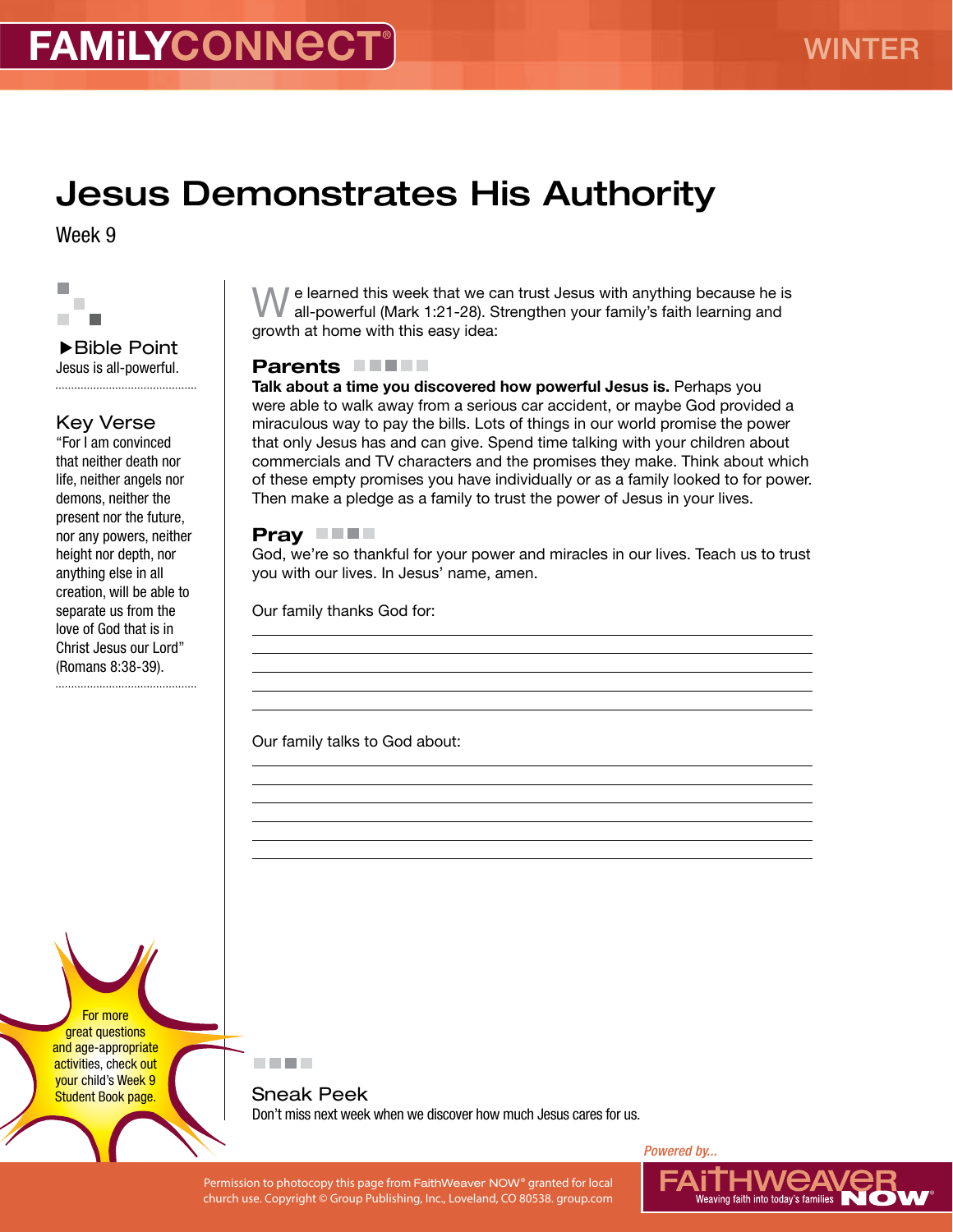# Jesus Heals, Prays, and Preaches

Week 10



▶Bible Point Jesus cares for us. 

### Key Verse

"Come to me, all you who are weary and burdened, and I will give you rest" (Matthew 11:28).

 $\blacksquare$  e learned this week that Jesus demonstrated his care by healing, praying, and preaching (Mark 1:29-39). Strengthen your family's faith learning and growth at home with this easy idea:

### Parents **FIFT**

As a family, brainstorm about new holidays that would reflect how Jesus cares for us. You might invent Forgiveness Day, when all debts and slates are wiped clean in the family, or Pray Day, when you retreat to a quiet spot to pray together about family concerns. See if you can come up with at least three holidays to celebrate over the next three months, and set dates for them. Have fun sharing your ideas with friends and neighbors and telling them about how the new holidays worked in your family.

#### Pray **THE**

God, your care for us is amazing. Thank you for sending Jesus to show your great love for us. In Jesus' name, amen.

Our family thanks God for:

Our family talks to God about:

For more great questions and age-appropriate activities, check out your child's Week 10 **Student Book page.** 



Sneak Peek Don't miss next week when we discover how we can turn to Jesus when we're afraid.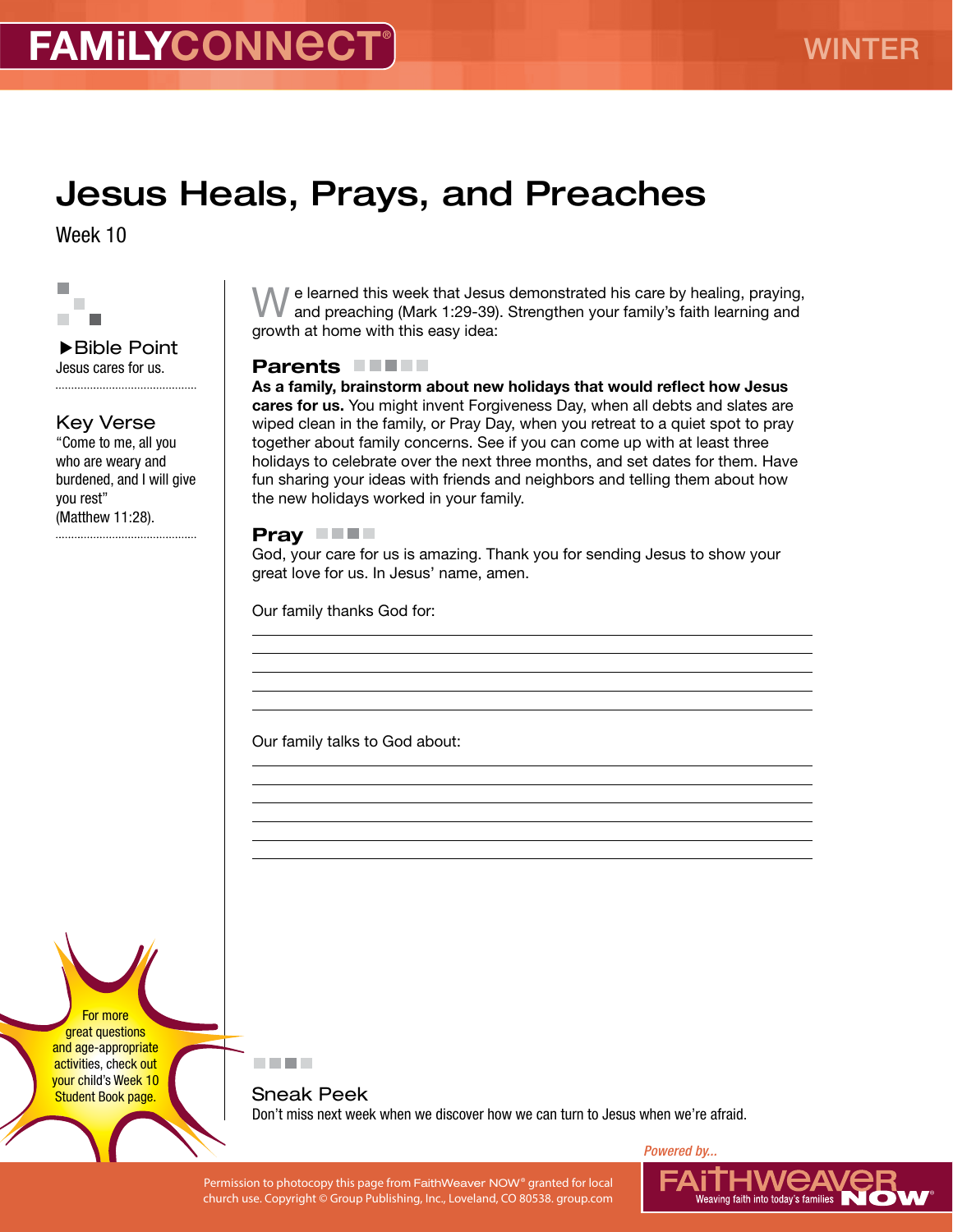# Jesus Calms a Storm

Week 11



Bible Point We turn to Jesus when we're afraid. 

Key Verse "Cast all your anxiety on him because he cares for you" (1 Peter 5:7).

 $\prime$  e learned this week how Jesus calmed the storm (Mark 4:35-41) and how Jesus will help us when we're afraid. Strengthen your family's faith learning and growth at home with this easy idea:

### Parents **FIFT**

Talk about a time you or a member of your family felt afraid. Maybe your child struggled with being afraid of the dark. Or perhaps you were scared when your child wandered off in a store. Then discuss the following: Tell about a fear you can ask God to help you with right now. What can you do to give that fear to God? What difference does it make to know that God will take care of us?

#### Pray **THE**

God, please help us when we're afraid. Remind us that Jesus is with us no matter where we go or what we face. In Jesus' name, amen.

Our family thanks God for:

Our family talks to God about:

For more great questions and age-appropriate activities, check out your child's Week 11 **Student Book page.** 



Sneak Peek Don't miss next week when we discover that Jesus forgives us.

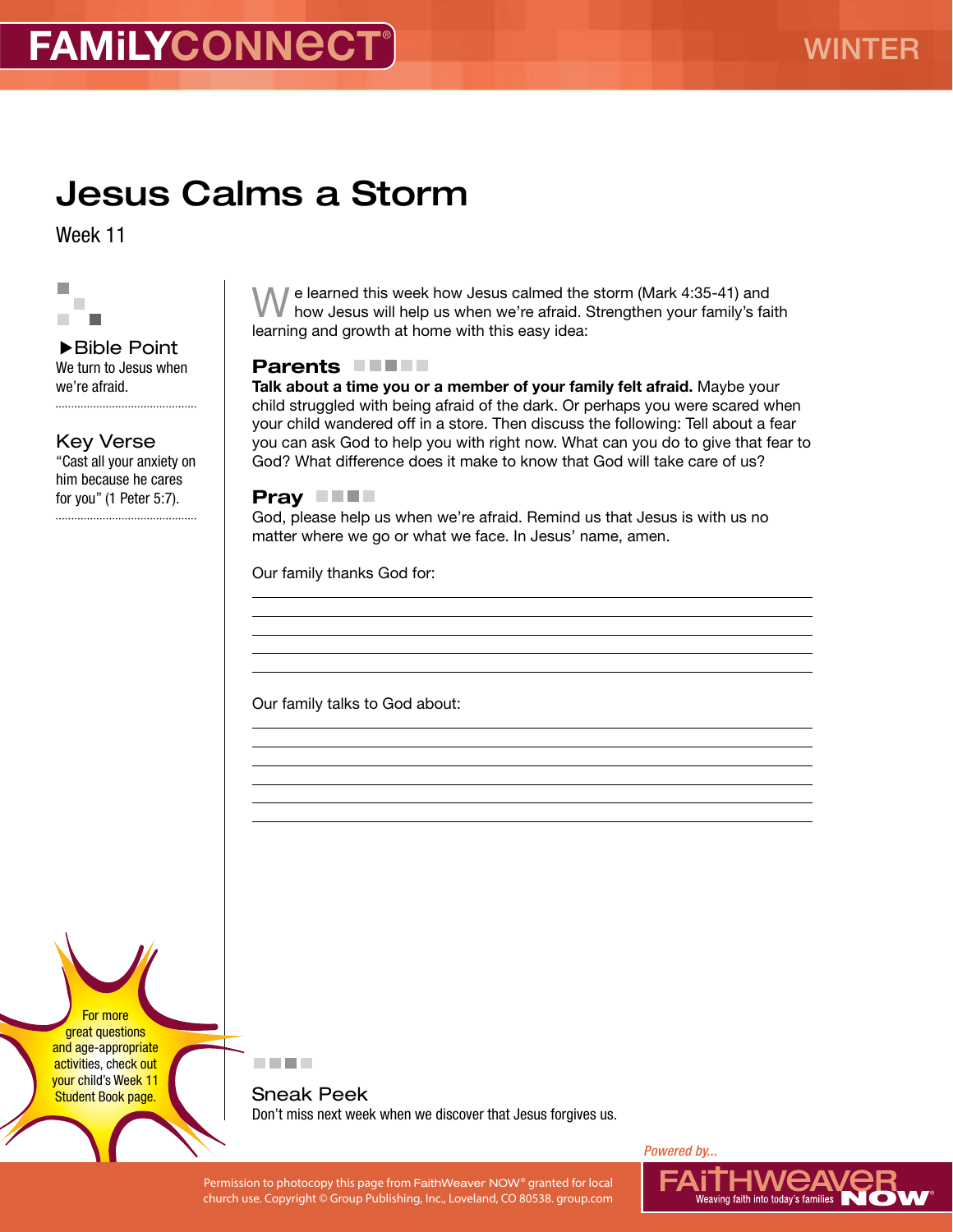# Four Friends Help a Paralyzed Man

Week 12



▶Bible Point Jesus forgives us. 

## Key Verse

"If we confess our sins, he is faithful and just and will forgive us our sins and purify us from all unrighteousness" (1 John 1:9).

We learned this week that when we confess our sins, Jesus will forgive us<br>W (Mark 2:1-12). Strengthen your family's faith learning and growth at home with this easy idea:

### Parents **FIFT**

Talk about a time someone in your family wanted forgiveness from someone else in your family. Talk about how the conflict was resolved. If it hasn't been resolved, talk about what can be done to bring about forgiveness in the situation. Then discuss how we can know when to ask God to forgive us. What does it mean to you that God is a forgiving God? What kinds of things do we ask forgiveness for? What do you want to ask forgiveness for this week?

#### Pray **THE**

God, thank you for sending Jesus to give us forgiveness for our sins. Please help us to believe in you. In Jesus' name, amen.

Our family thanks God for:

Our family talks to God about:

For more great questions and age-appropriate activities, check out your child's Week 12 **Student Book page.** 



Sneak Peek Don't miss next week when we learn to have faith in Jesus.